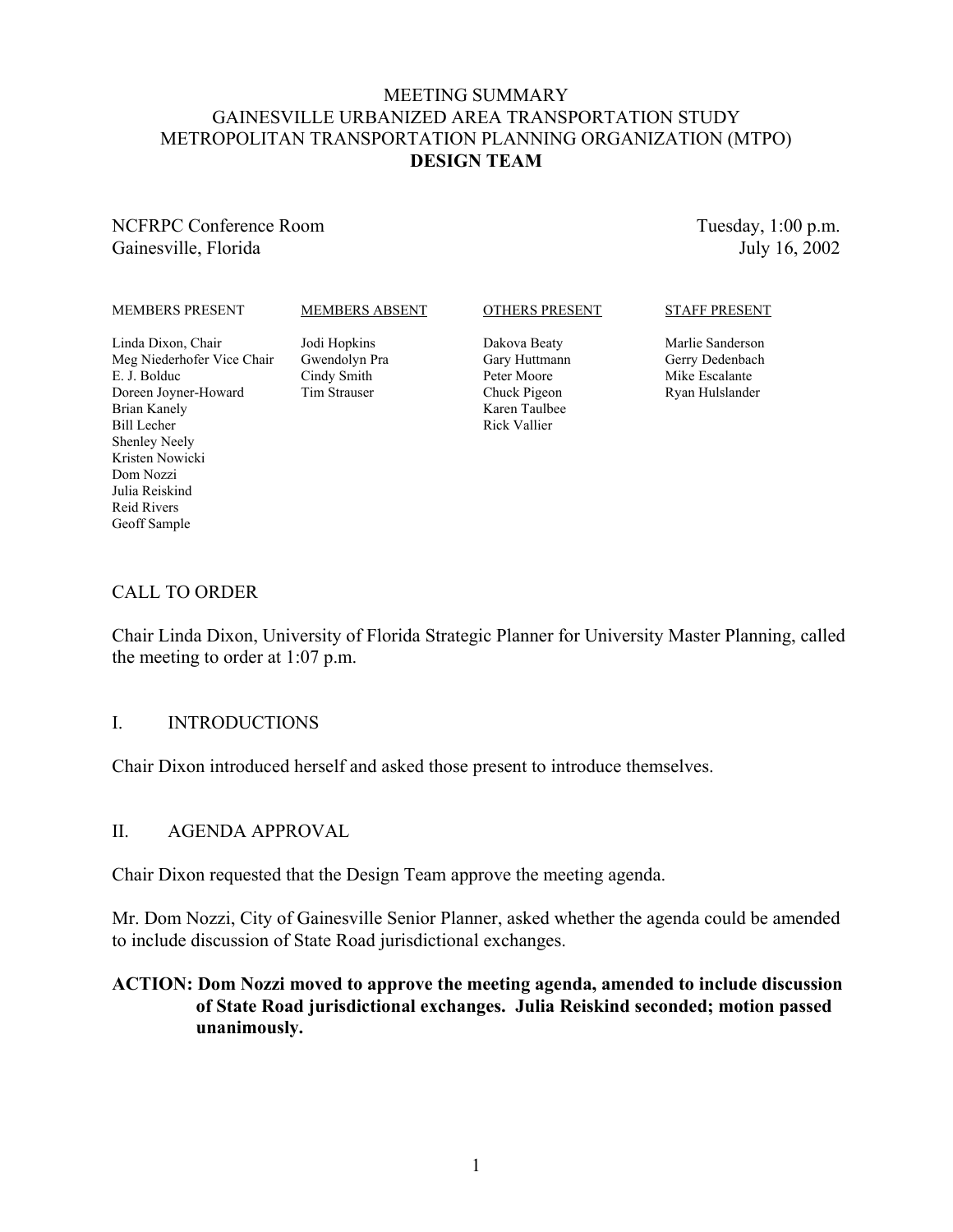# III. SW 62<sup>ND</sup> BOULEVARD/SW 24<sup>TH</sup> AVENUE CORRIDOR

Mr. Gerry Dedenbach, MTPO Senior Transportation Planner, stated that the Alachua County Public Works Department has submitted 60 percent plans for the design of SW  $24<sup>th</sup>$  Avenue from SW  $43<sup>rd</sup>$ Street to SW 34<sup>th</sup> Street. He said that Berryman & Henigar, Inc., the County's design consultant on this project, has also submitted a set of landscape plans to accompany the roadway design.

Mr. Bill Lecher, Alachua County Public Works Department (ACPWD) Civil Engineer II, discussed the 60 percent design plans and answered questions. He introduced the project consultants.

Mr. Chuck Pigeon, Berryman & Henigar Principal Engineer, and Mr. Peter Moore, Berryman & Henigar Project Engineer, discussed the 60 percent design plans and answered questions.

Mr. Marlie Sanderson, MTPO Director of Transportation Planning, discussed a letter from a MTPO Citizens Advisory Committee member regarding landscaping issues.

Ms. Meg Niederhofer, City of Gainesville Arborist, discussed City's Road Plan Evaluation.

Mr. Brian Kanely, City of Gainesville Transportation Services Manager, recommended that Mr. Michael Wallwork review the roundabout design.

Mr. Reid Rivers, Gainesville Regional Utilities (GRU) Energy Services Delivery Manager, discussed the placement of utilities within the corridor.

Mr. Lecher discussed the Alachua County and Florida Department of Transportation (FDOT) staff meeting regarding traffic control issues for the SW 34<sup>th</sup> Street intersection, the draft landscape plans and answered questions.

Ms. Doreen Joyner-Howard, FDOT Transportation Planner, discussed the traffic signal exemption process and answered questions.

#### **ACTION: Brian Kanely moved to recommend that the Alachua County Commission and the MTPO approve the SW 24th Avenue 60 percent design plans with the following conditions:**

- **1. revise the landscape plans to:**
	- **A. maximize preservation of existing trees;**
	- **B. incorporate the written comments of the City of Gainesville Arborist;**
	- **C. balance plant diversity and streetscape continuity;**
	- **D. replace median trees with shade-tree species; and**
	- **E. coordinate the tree-planting plan with the streetlighting plan;**
- **2. consult with Mr. Michael Wallwork to review the roundabout plan for possible over-design, including over-exaggerated sidewalk curvature;**